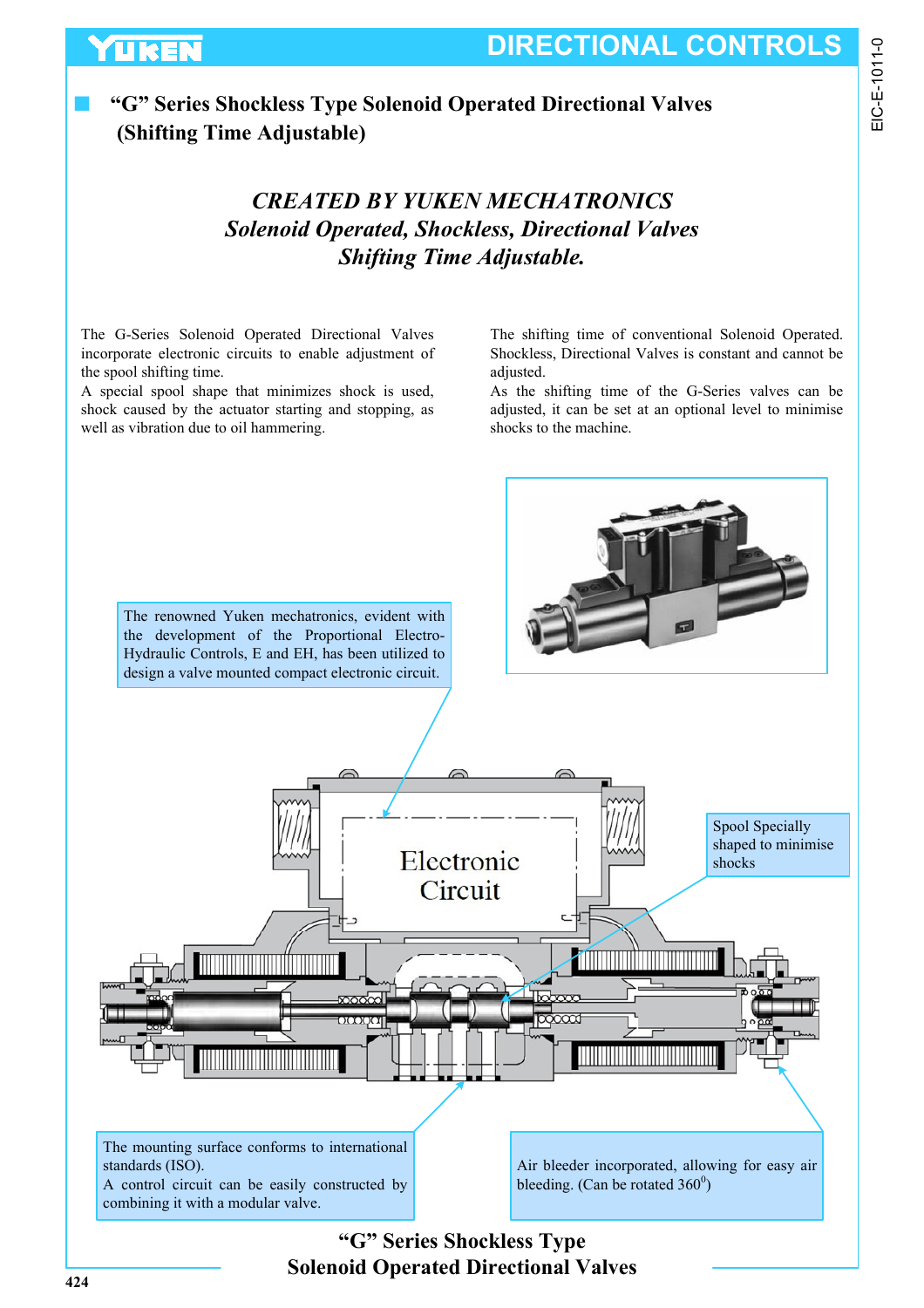# **DIRECTIONAL CONTROLS**

## ■ **Specifications**

| Descriptions                                                                    | <b>Model Numbers</b> | $G-DSG-01-XX-X-50$                                                                                                                                                                                                                                                                                                                                                       | $G-DSG-03-XX-X-50$ |  |  |  |
|---------------------------------------------------------------------------------|----------------------|--------------------------------------------------------------------------------------------------------------------------------------------------------------------------------------------------------------------------------------------------------------------------------------------------------------------------------------------------------------------------|--------------------|--|--|--|
| Max. Flow $*1$                                                                  | L/min.               | 10, 20, 30, 40                                                                                                                                                                                                                                                                                                                                                           | 40, 60, 80         |  |  |  |
| Max. Operating Pres.                                                            | Kgf/cm <sup>2</sup>  | 250                                                                                                                                                                                                                                                                                                                                                                      | 250                |  |  |  |
| Max. T-Line Back Pres.                                                          | Kgf/cm <sup>2</sup>  | 160                                                                                                                                                                                                                                                                                                                                                                      | 160                |  |  |  |
| <b>Electric Power Supply</b>                                                    | Voltage              | $24$ V DC $(21 – 28$ V DC Included Ripple):<br>Use a stable Power supply<br>36 W<br>36 W<br>$5 - 48$ V DC (Use a stable power supply)<br>Sink Type, Source Type<br>$0.1 - 1$ s<br>$0.3 - 1$ s<br>$0.5 - 5$<br>$1 - 10$<br>gradually.)<br>$0 - 50^{\circ}$ C (32 – 122 <sup><math>\circ</math></sup> F) with circulated air<br>$2.1$ Kg.<br>5.3 Kg.<br>7.5 Kg.<br>3.0 Kg. |                    |  |  |  |
|                                                                                 | Input Power at 24V   |                                                                                                                                                                                                                                                                                                                                                                          |                    |  |  |  |
| Shifting signal, low speed                                                      | Voltage              |                                                                                                                                                                                                                                                                                                                                                                          |                    |  |  |  |
| operation halt signal (can be<br>used in common with<br>electric power supply). | Current              | Constant at 10 mA (A Constant-current circuit is used)                                                                                                                                                                                                                                                                                                                   |                    |  |  |  |
|                                                                                 | Input interface      |                                                                                                                                                                                                                                                                                                                                                                          |                    |  |  |  |
| Shifting time range (for ON and OFF)                                            |                      |                                                                                                                                                                                                                                                                                                                                                                          |                    |  |  |  |
| Low speed operation flow rate (min. flow rate) range<br>(for SOL a and b)       | $L/min$ .            |                                                                                                                                                                                                                                                                                                                                                                          |                    |  |  |  |
| Low speed operation flow rate (min. flow rate) hold time                        |                      | Max. 60 s (after 60 seconds, the flow rate decreases                                                                                                                                                                                                                                                                                                                     |                    |  |  |  |
| <b>Ambient Temperature</b>                                                      |                      |                                                                                                                                                                                                                                                                                                                                                                          |                    |  |  |  |
|                                                                                 | Single Solenoid      |                                                                                                                                                                                                                                                                                                                                                                          |                    |  |  |  |
| Approx. Mass                                                                    | Double Solenoid      |                                                                                                                                                                                                                                                                                                                                                                          |                    |  |  |  |

#### ■ **Model Number Designation**

| <b>G-DSG</b>                                                             | $-01$                | $-10$                                                                                                                       | $-2B7$                                         | $-S$                             | $-50^{*1}$       | -L                                                      |
|--------------------------------------------------------------------------|----------------------|-----------------------------------------------------------------------------------------------------------------------------|------------------------------------------------|----------------------------------|------------------|---------------------------------------------------------|
| <b>Series</b><br>Number                                                  | Valve<br><b>Size</b> | <b>Metred Flow</b><br>Capacity                                                                                              | Spool Type                                     | Input<br>Interface               | Design<br>Number | Model with<br>Alternate<br><b>Offset Solenoid</b>       |
| <b>G-DSG:</b><br><b>G</b> Series<br>Shockless<br><b>Type</b><br>Solenoid | 01                   | None: 40 L/min.<br>$: 10$ L/min.<br>10<br>20<br>: 20 L/min.<br>None: $30 L/min$ .<br>: 10 L/min.<br>10<br>: 20 L/min.<br>20 | 3C <sub>2</sub><br>T<br>3C40<br>2B7<br>ĦХ<br>M | None:<br>Sink Type<br>(Standard) | 50               | Applicable only for<br>2B7<br>(Omit if not<br>required) |
| Operated<br>Directional<br>Valve,<br>Sub-plate<br>Mounting               | 03                   | None: $80$ L/min.<br>40<br>: $40$ L/min.<br>: 60 L/min.<br>60<br>None: $60$ L/min.<br>40<br>: 40 L/min.                     | 3C <sub>2</sub><br><u>TIXM</u><br>3C40<br>2B7  | S:<br>Source Type                | 50               |                                                         |

\*1 Consult YUKEN for availability.

### **"G" Series Shockless Type Solenoid Operated Directional Valves**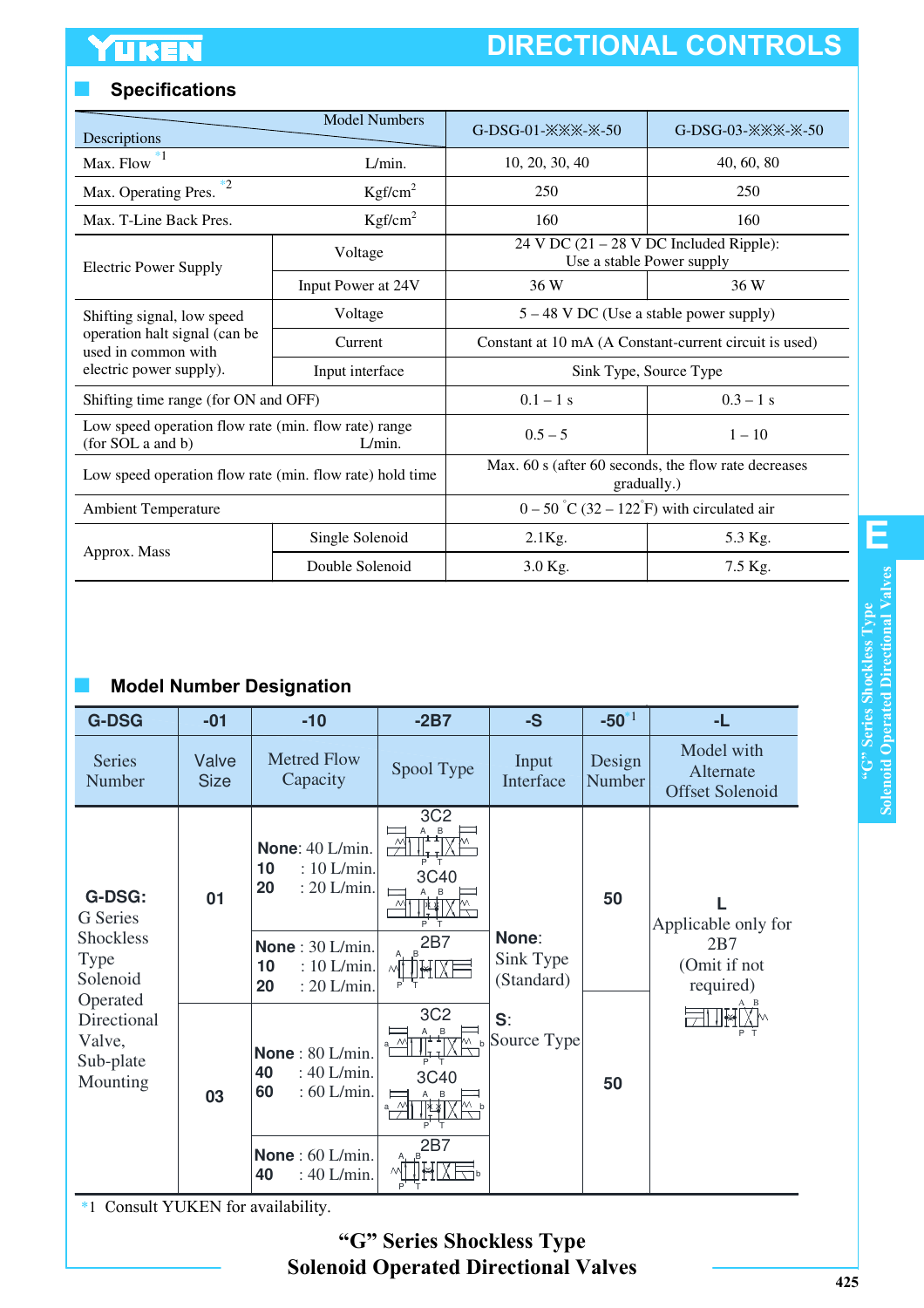# YUKEN

# **DIRECTIONAL CONTROLS**

#### ■ **Sub-plates**

| Valve<br>Model<br><b>Numbers</b> | European Design Standard<br>Sub-plate<br><b>Model Numbers</b> | Approx.<br><b>Mass</b><br>Kg. |     |
|----------------------------------|---------------------------------------------------------------|-------------------------------|-----|
| $G-DSG-01$                       | DSGM-01-3180                                                  | <b>Size</b><br>1/8 BSP.F      | 0.8 |
|                                  | DSGM-01X-3180                                                 | 1/4 BSP.F                     | 0.8 |
|                                  | DSGM-03-2180                                                  | 3/8 BSP.F                     | 3.0 |
|                                  | G-DSG-03 DSGM-03X-2180                                        | $1/2$ BSP.F                   | 3.0 |
|                                  | DSGM-03Y-2180                                                 | 3/4 BSP.F                     | 47  |

Sub-plates are available . Specify the sub-plate model number from the table above. When sub-plates are not used, the mounting surface should have a good machined finish.

#### ■ **Mounting Bolts**

Four socket head cap screws in the table below are included.

| <b>Model Numbers</b> | Socket Head Cap Screw     |      |                      |  |  |  |  |  |
|----------------------|---------------------------|------|----------------------|--|--|--|--|--|
|                      | Japanese Standard "JIS" & | Qty. | <b>Mounting Bolt</b> |  |  |  |  |  |
|                      | European Design Standard  |      | Ordering Code        |  |  |  |  |  |
| $G-DSG-01$           | M5 x 45 Lg.               |      | <b>BKDSG-01-50</b>   |  |  |  |  |  |
| $G-DSG-03$           | M6 x 35 Lg.               |      | <b>BKDSG-03-50</b>   |  |  |  |  |  |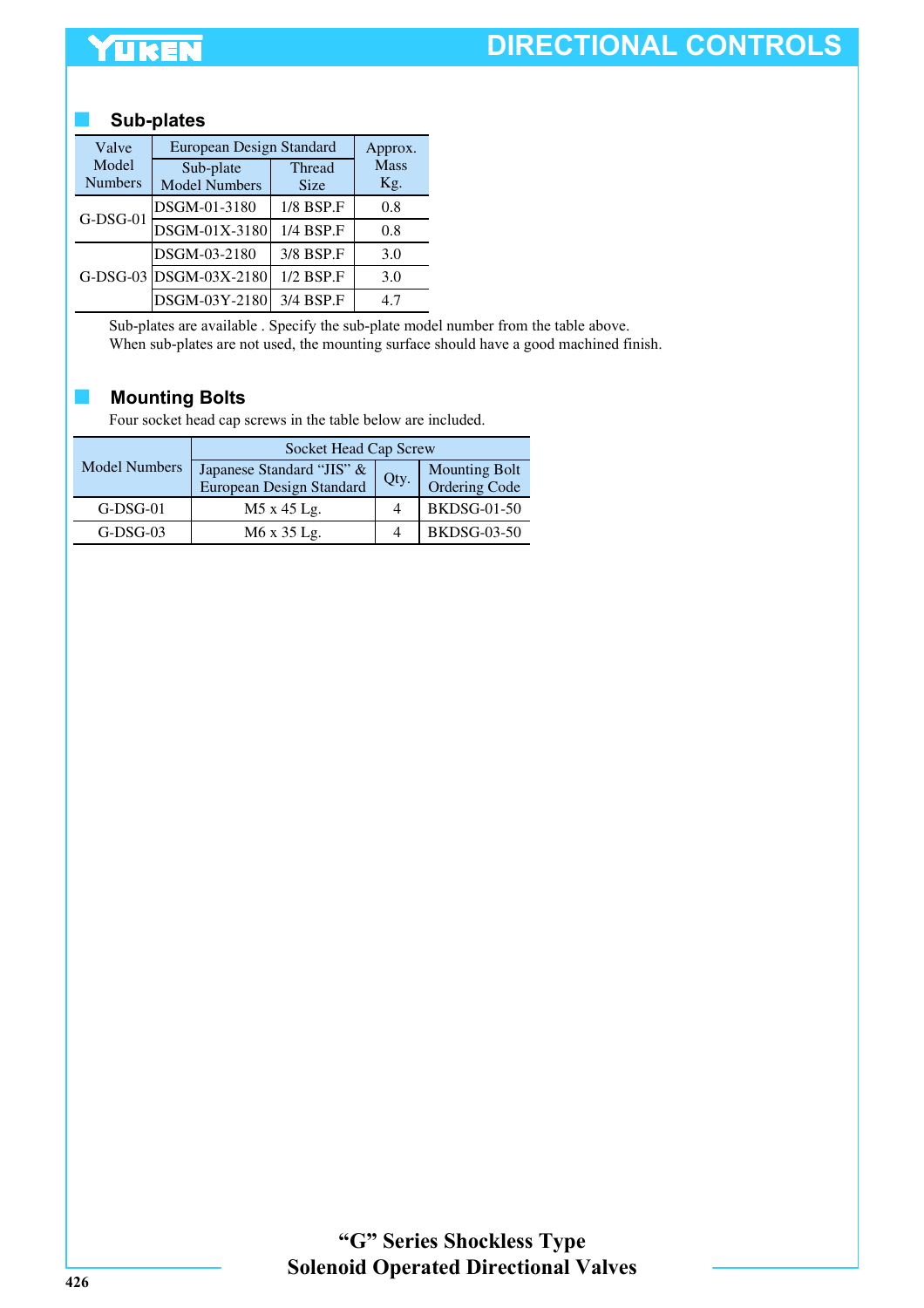# YUKEN

# **DIRECTIONAL CONTROLS**







| Viscosity SSU 77 98 141 186 232 278 324 371 417 464 | $\text{mm}^2\text{/s}$ 15   20   30   40   50   60   70   80   90   100 |  |  |                                                                                                                                |  |  |  |
|-----------------------------------------------------|-------------------------------------------------------------------------|--|--|--------------------------------------------------------------------------------------------------------------------------------|--|--|--|
|                                                     |                                                                         |  |  |                                                                                                                                |  |  |  |
| Factor                                              |                                                                         |  |  | $\left  0.84 \right  0.91 \left  1.00 \right  1.07 \left  1.14 \right  1.19 \left  1.24 \right  1.28 \left  1.32 \right  1.35$ |  |  |  |

### **Low Speed Operation Flow Characteristics**

Supply Pressure : 160 Kgf/cm<sup>2</sup> Flow Rate : 60 L/min.



P

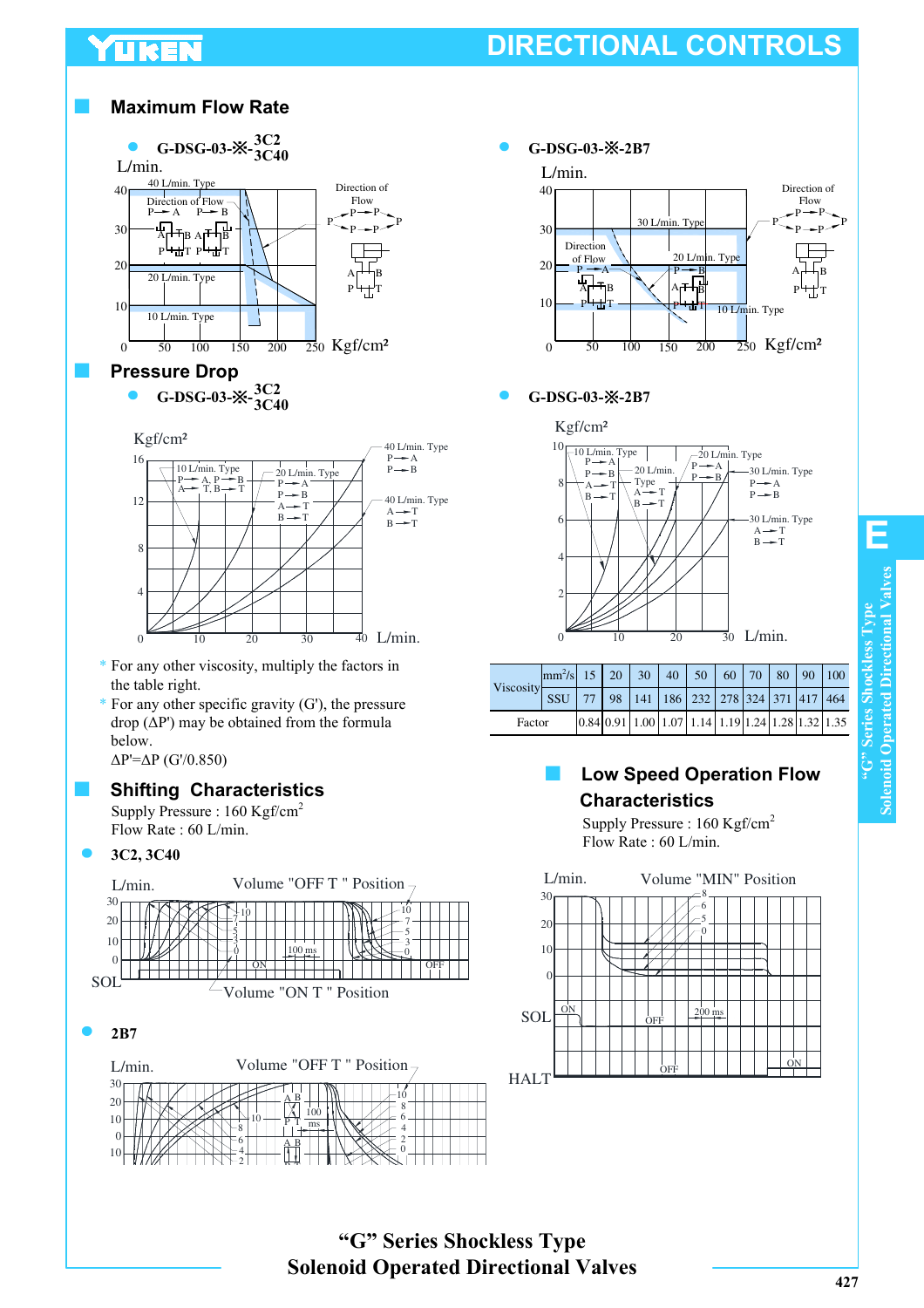## YUKEN

# **DIRECTIONAL CONTROLS**

#### ■ **Maximum Flow Rate**







- \* For any other viscosity, multiply the factors in the table right.
- $*$  For any other specific gravity (G'), the pressure drop (∆P') may be obtained from the formula below.

∆P'=∆P (G'/0.850)

#### **Shifting Characteristics**

Supply Pressure : 160 Kgf/cm<sup>2</sup> Flow Rate : 60 L/min.





| Model Numbers                   | <b>Pressure Drop Cureve Numbers</b> |
|---------------------------------|-------------------------------------|
| G-DSG-03- $\frac{3C2}{3C40}$    |                                     |
| G-DSG-03-40- $\frac{3C2}{3C40}$ |                                     |
| G-DSG-03-60 $\frac{3C2}{3C40}$  |                                     |
| G-DSG-03-2B7                    |                                     |
| G-DSG-03-40-2B7                 |                                     |

\* The numbers of the pressure drop curves are the same  $P\rightarrow A$ ,  $P\rightarrow B$ ,  $A\rightarrow T$  and  $B\rightarrow T$ .

| Viscosity | $\text{Mm}^2\text{/s}$ 15   20   30   40   50   60   70   80   90   100 |  |  |                                                                                                                                |  |  |  |
|-----------|-------------------------------------------------------------------------|--|--|--------------------------------------------------------------------------------------------------------------------------------|--|--|--|
|           | SSU                                                                     |  |  | 98 141 186 232 278 324 371 417 464                                                                                             |  |  |  |
| Factor    |                                                                         |  |  | $\left  0.84 \right  0.91 \left  1.00 \right  1.07 \left  1.14 \right  1.19 \left  1.24 \right  1.28 \left  1.32 \right  1.35$ |  |  |  |

#### **Low Speed Operation Flow Characteristics**

Supply Pressure : 160 Kgf/cm<sup>2</sup> Flow Rate : 60 L/min.



**"G" Series Shockless Type Solenoid Operated Directional Valves**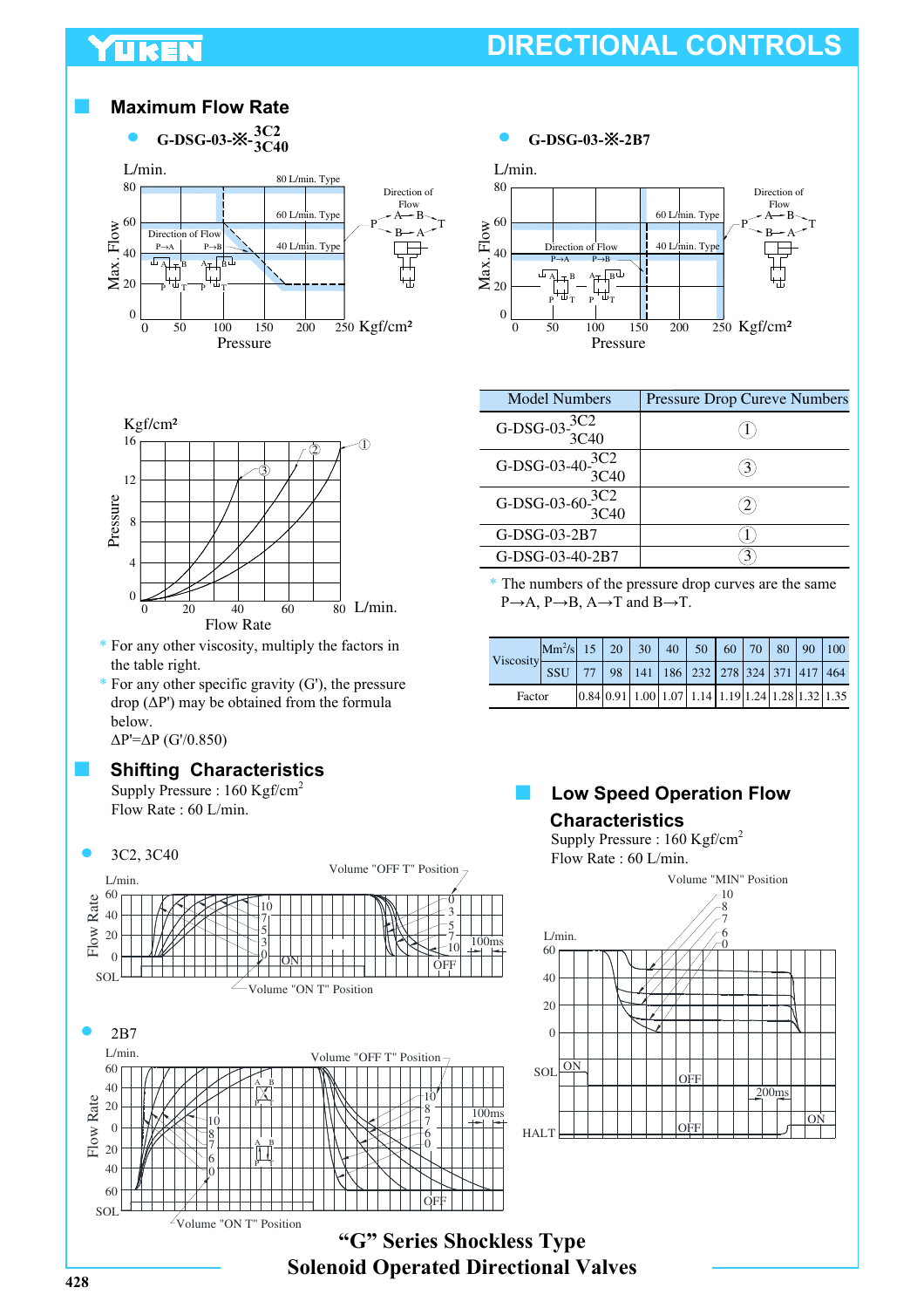# **DIRECTIONAL CONTROLS**



YUKEN

**Solenoid Operated Directional Valves**

**Solenoid Operated Directional Valves Solenoid Operated Directional Valv** "G" Series Shockless Type **"G" Series Shockless Type**

**E**